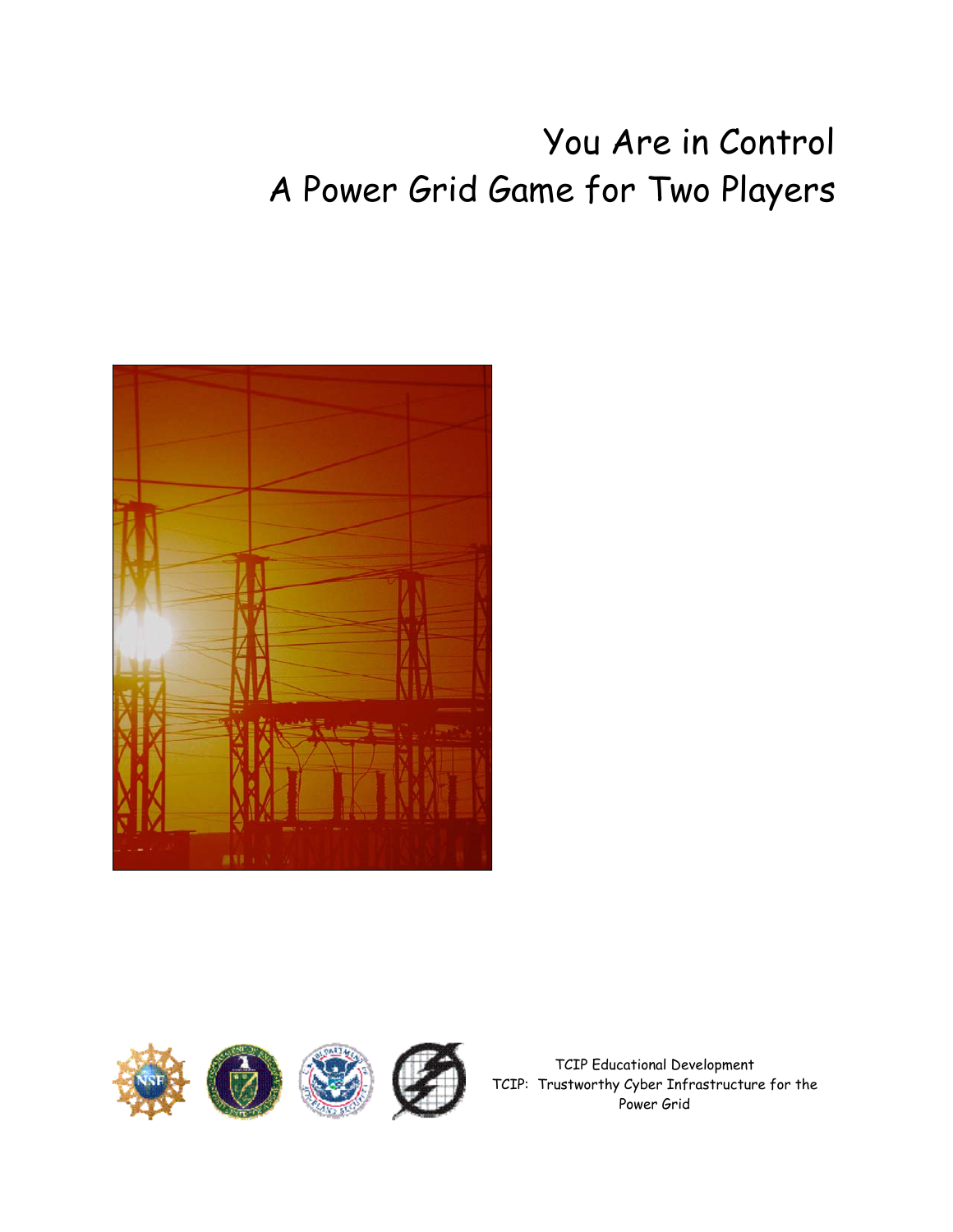#### **You Are in Control**

You and a partner will use the applet at http://tcip.mste.uiuc.edu/applet3.html and play a game to see who is better at controlling unexpected situations that may occur . Each of you will be a grid operator and make changes to your own system applet.

- Both you and your partner should have your own Power Grid applet up and running.
- Press the reset button.
- Set up your system at the start of the game so that the amount of electricity coming in from the External System is zero.
- Press the Reset Time and Show Plot buttons.
- To play the game, you and your partner take turns drawing Situation Cards. Make the necessary adjustments to your grid for each Situation Card you draw. The effects of a Situation Card must stay in place for two turns unless it is a short term problem. Short term problems may be corrected on your next turn.
- After you have made changes to your system, press Resume Time so any changes you made will be shown on the plot. Let the plot run for a few seconds then press Pause Time. This will pause the plot between your plays. Remember to press Resume Time for a few seconds after you make any changes to your system on every turn.
- Keep track of the number of blackouts that occur on your system during the game. (System Operator Record Sheets are available if you would like to fill them out for each turn.)
- When all the cards have been used, press Pause Time. The game is over.

**Scoring**: Each player starts with 20 points.

Look over your plot at the end of the game.

You lose a point every time there is a Blackout on your system for any reason.

You lose a point every time the emissions of your system went over 700 tons/hour.

You lose a point every time your system operated at a loss instead of a profit.

**Winner**: The winner is the person with the most points when all of the cards have been drawn.



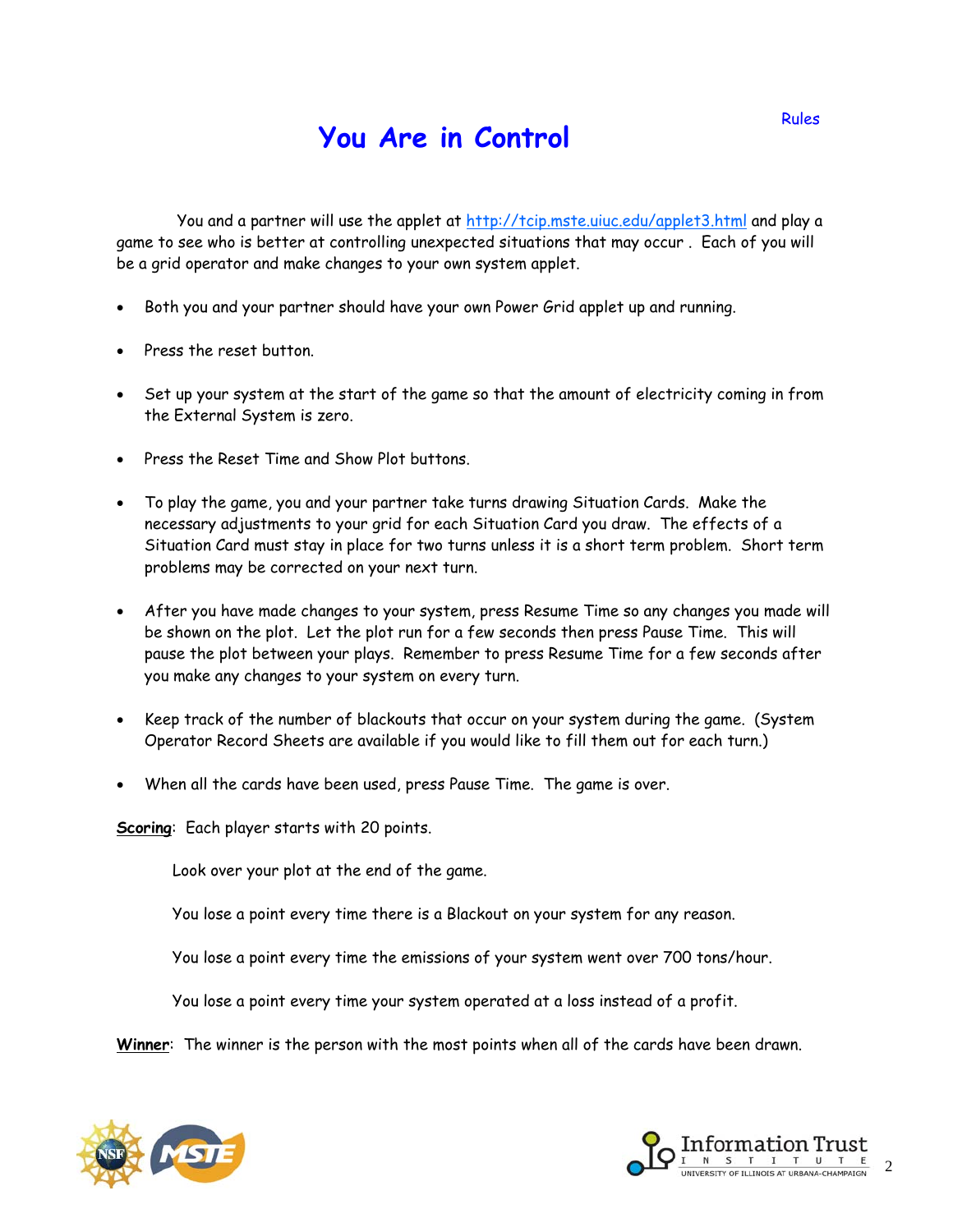## **Situation Cards**

Ē

| You Are in Control |
|--------------------|
|--------------------|

| Because of a heat wave,                                                                                              | A storm has knocked out the                                                                                                                           |
|----------------------------------------------------------------------------------------------------------------------|-------------------------------------------------------------------------------------------------------------------------------------------------------|
| Residenceburg needs more power.                                                                                      | transmission lines between                                                                                                                            |
| Increase the power by 50 MW.                                                                                         | Substation 4 and Substation 6.                                                                                                                        |
| Because of a severe drought, the<br>amount of power from your<br>Hydroelectric plant must be<br>decreased to 500 MW. | An ice storm has brought down<br>the power lines to Residenceburg.<br>Shut down these lines. This is a<br>short term problem.<br>(It lasts one turn.) |
| Commerceton has started to                                                                                           | Your customers only want green                                                                                                                        |
| conserve energy. Decrease their                                                                                      | energy. Shut down the Coal and                                                                                                                        |
| power to 500 MW.                                                                                                     | Natural Gas Generators.                                                                                                                               |
| Lightning has damaged some                                                                                           | The External System on the right                                                                                                                      |
| turbines on your wind farm. You                                                                                      | side of the screen is experiencing                                                                                                                    |
| must take the Wind Farm off-                                                                                         | problems. You must shut this                                                                                                                          |
| line.                                                                                                                | down.                                                                                                                                                 |



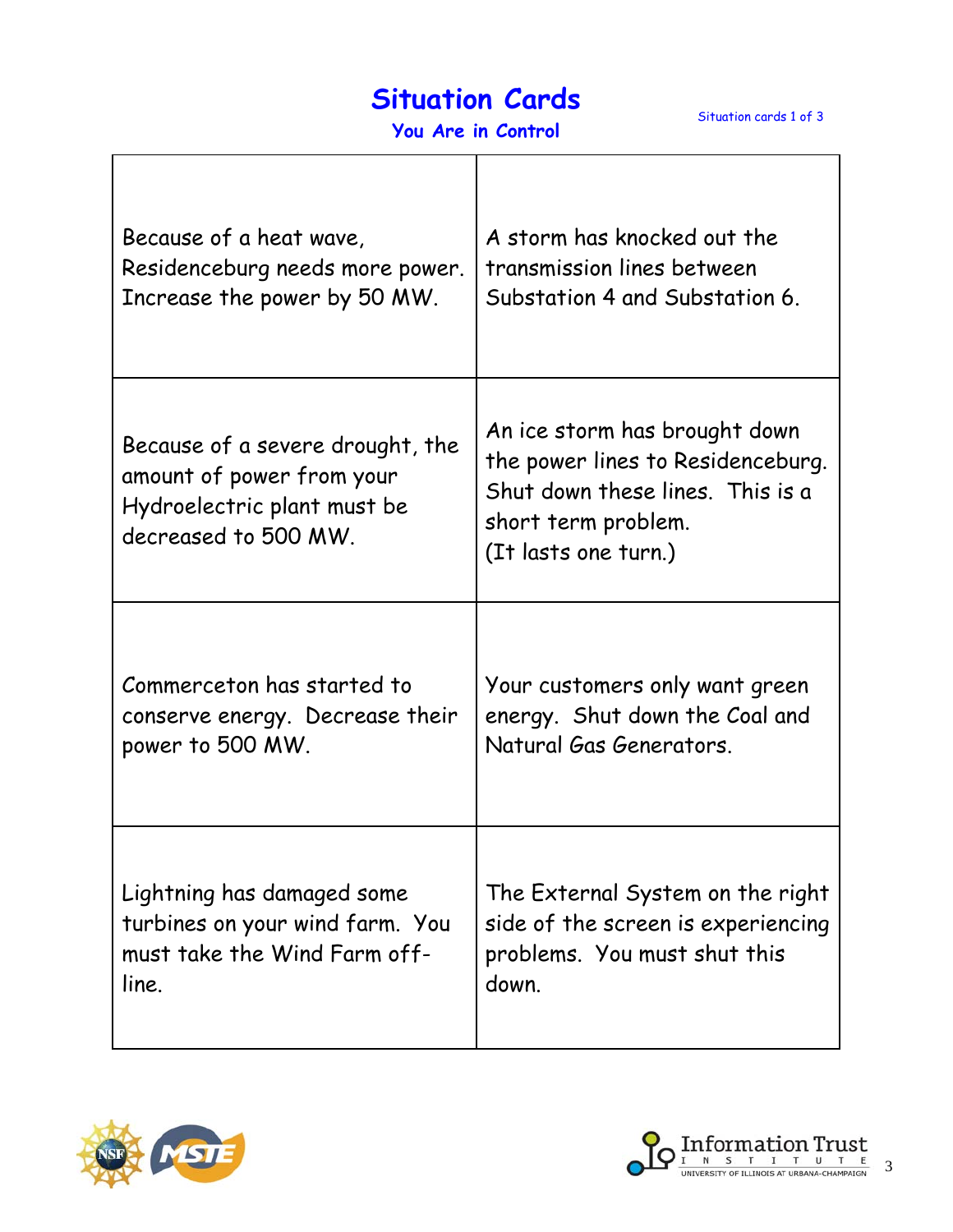## **Situation Cards**

| No Problems today. You may<br>make any adjustment to your<br>power grid that you think is<br>necessary.           | No Problems today. You may<br>make any adjustment to your<br>power grid that you think is<br>necessary.                                                              |
|-------------------------------------------------------------------------------------------------------------------|----------------------------------------------------------------------------------------------------------------------------------------------------------------------|
| Repairs need to be made to your<br>coal plant. You must reduce<br>production by 100 MW.                           | Due to a peak in energy needs,<br>you need to increase your peak<br>loading generator (Natural Gas)<br>to full capacity. This is a short<br>term problem. (One turn) |
| The Nuclear Regulatory<br>Commission has determined a<br>problem with your Nuclear<br>Generator. Shut it down.    | Because of a holiday,<br>Industryville demands only 50<br>MW of power.                                                                                               |
| A new state law requires that you<br>charge your customers no more<br>than \$85/MWh. Adjust your<br>Load Payment. | The transmission line between<br>Substation 2 and 4 has been<br>damaged. Shut it down.                                                                               |



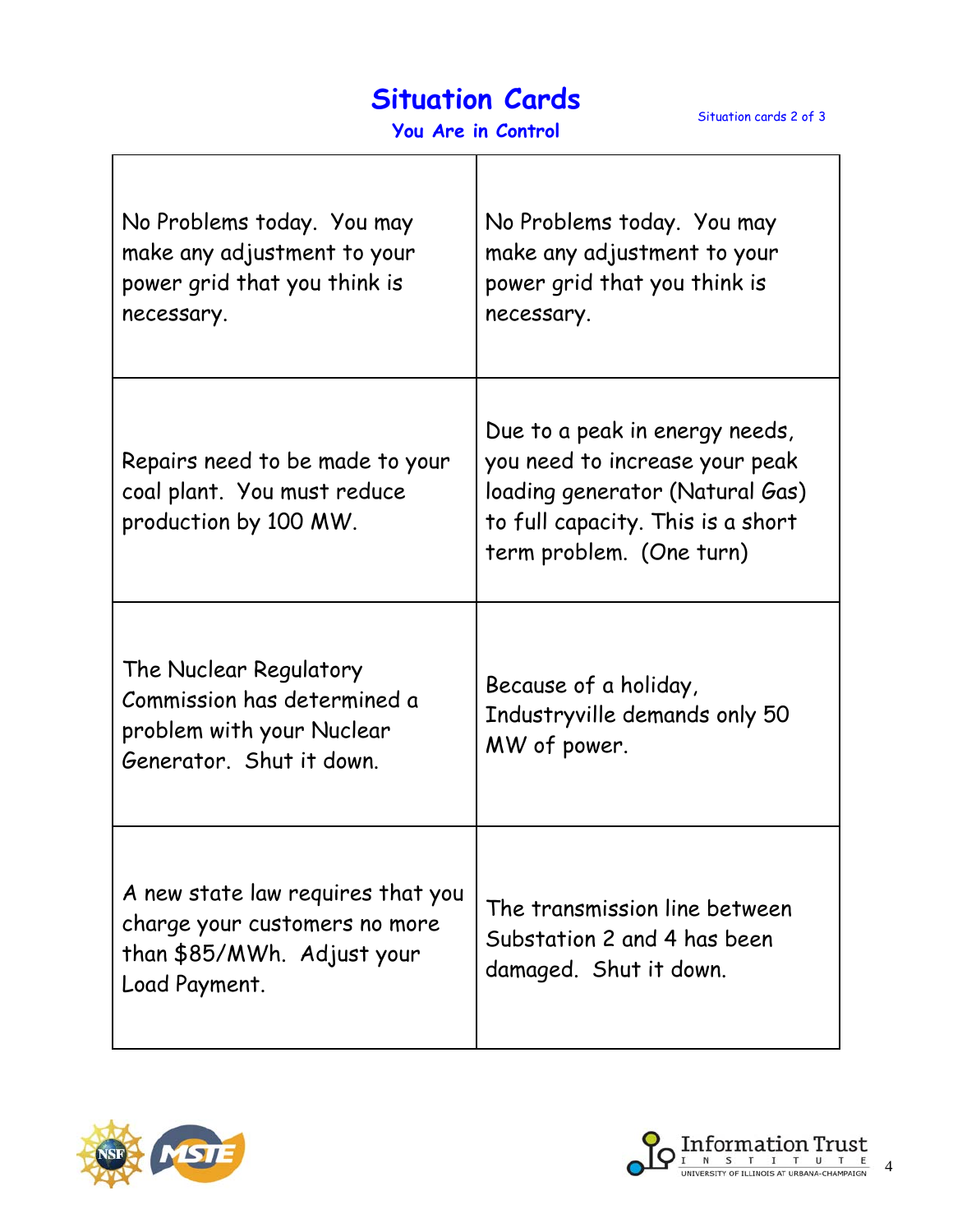## **Situation Cards**

Situation cards 3 of 3

| Steady rains have filled the<br>water supply for the<br>hydroelectric generator. You<br>many adjust this to any MW level. | No problems today. You may<br>make any adjustment to your grid<br>that you think is necessary. |
|---------------------------------------------------------------------------------------------------------------------------|------------------------------------------------------------------------------------------------|
| Residenceburg needs another 50<br>MW of power. This is a short<br>term power demand.<br>(It only lasts one turn.)         | Storm damages line between<br>Substation 5 and 6. Shut it<br>down.                             |
| A new tax requires that you<br>increase the amount you charge<br>for energy by \$1/MWh.<br>Adjust your Load Payment.      |                                                                                                |
| Coal miners have gone on strike.<br>You do not have any coal in<br>reserve. Shut down your coal<br>plant.                 |                                                                                                |

There are two blank cards for you to use to create some of your own Situations Cards.



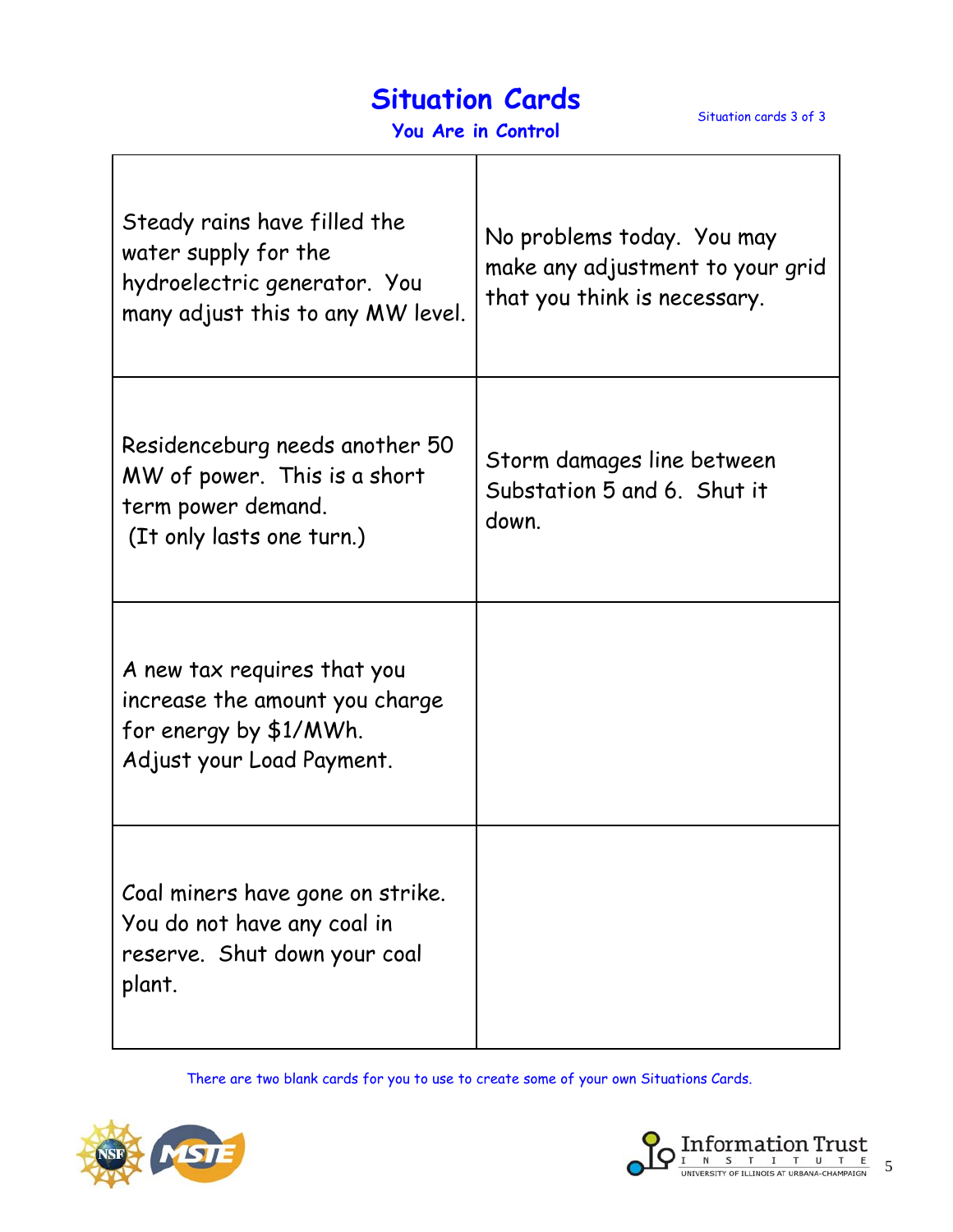| Start of<br>the Game           | Generators:       | <b>Power Produced</b><br>or Consumed<br>(MWs) | Check if<br>ON-Line | Check if<br>OFF-Line | Cost of<br>operation or<br>Payment |
|--------------------------------|-------------------|-----------------------------------------------|---------------------|----------------------|------------------------------------|
|                                | <b>Nuclear</b>    |                                               |                     |                      |                                    |
|                                | Wind              |                                               |                     |                      |                                    |
|                                | Hydroelectric     |                                               |                     |                      |                                    |
|                                | Coal              |                                               |                     |                      |                                    |
|                                | Natural Gas       |                                               |                     |                      |                                    |
|                                | External System   |                                               |                     |                      |                                    |
|                                | <b>Consumers:</b> |                                               |                     |                      |                                    |
|                                | Residenceburg     |                                               |                     |                      |                                    |
|                                | Commerceton       |                                               |                     |                      |                                    |
|                                | Industryville     |                                               |                     |                      |                                    |
| Number of<br><b>Blackouts:</b> |                   | Loss:<br>Profit:                              |                     | <b>Emissions:</b>    |                                    |
|                                |                   |                                               |                     |                      |                                    |

| <b>Situation</b><br>Card $#1$<br>(Turn 1) | Generators:       | <b>Power Produced</b><br>or Consumed<br>(MWs) | Check if<br>ON-Line | Check if<br>OFF-Line | Cost of<br>operation or<br>Payment |
|-------------------------------------------|-------------------|-----------------------------------------------|---------------------|----------------------|------------------------------------|
|                                           | <b>Nuclear</b>    |                                               |                     |                      |                                    |
|                                           | Wind              |                                               |                     |                      |                                    |
|                                           | Hydroelectric     |                                               |                     |                      |                                    |
|                                           | Coal              |                                               |                     |                      |                                    |
|                                           | Natural Gas       |                                               |                     |                      |                                    |
|                                           | External System   |                                               |                     |                      |                                    |
|                                           | <b>Consumers:</b> |                                               |                     |                      |                                    |
|                                           | Residenceburg     |                                               |                     |                      |                                    |
|                                           | Commerceton       |                                               |                     |                      |                                    |
|                                           | Industryville     |                                               |                     |                      |                                    |
| Number of<br><b>Blackouts:</b>            |                   | Loss:                                         |                     | <b>Emissions:</b>    |                                    |
|                                           |                   | Profit:                                       |                     |                      |                                    |



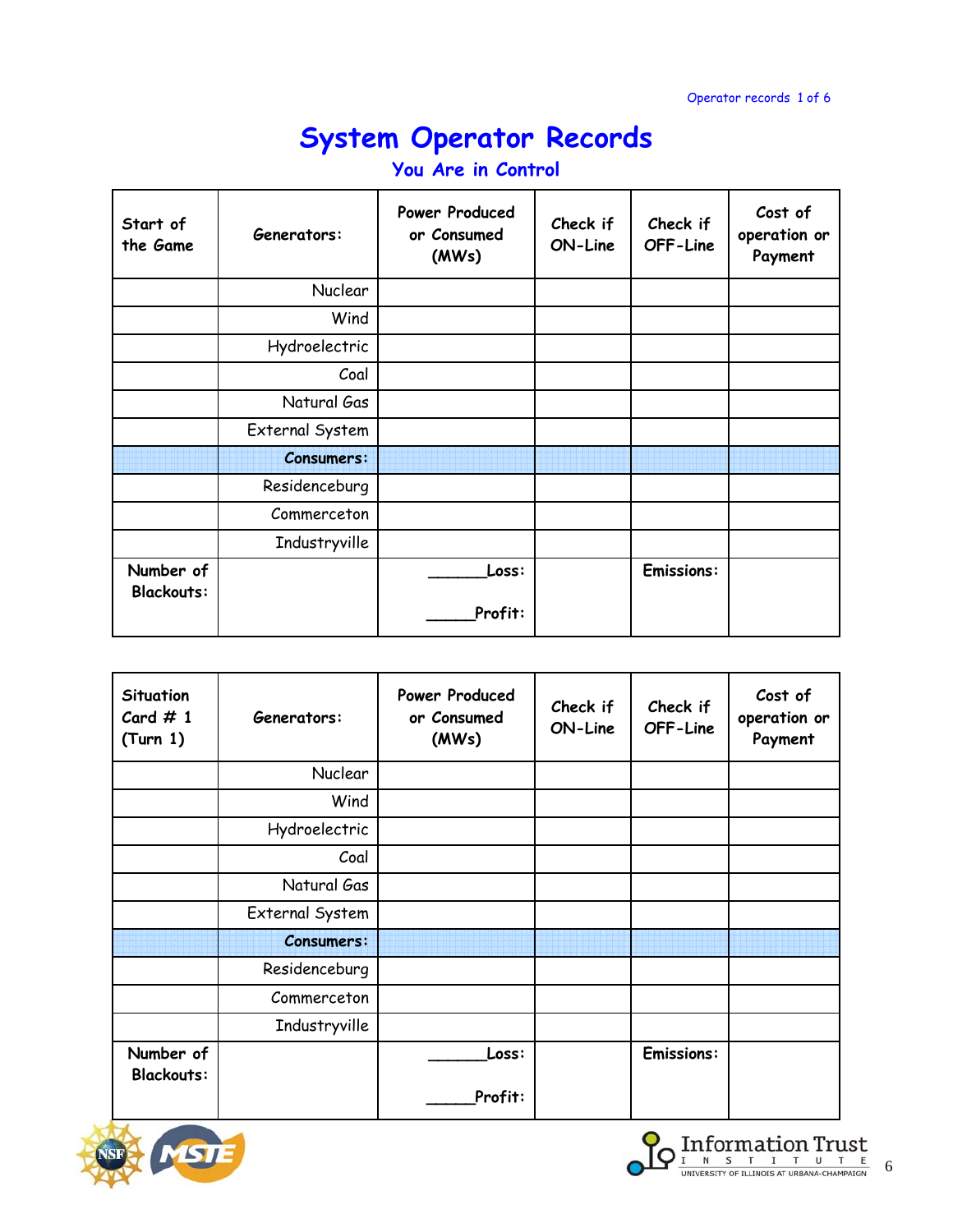| Situation<br>Card $# 2$<br>(Turn 2) | Generators:       | Power Produced<br>or Consumed<br>(MWs) | Check if<br>ON-Line | Check if<br>OFF-Line | Cost of<br>operation or<br>Payment |
|-------------------------------------|-------------------|----------------------------------------|---------------------|----------------------|------------------------------------|
|                                     | Nuclear           |                                        |                     |                      |                                    |
|                                     | Wind              |                                        |                     |                      |                                    |
|                                     | Hydroelectric     |                                        |                     |                      |                                    |
|                                     | Coal              |                                        |                     |                      |                                    |
|                                     | Natural Gas       |                                        |                     |                      |                                    |
|                                     | External System   |                                        |                     |                      |                                    |
|                                     | <b>Consumers:</b> |                                        |                     |                      |                                    |
|                                     | Residenceburg     |                                        |                     |                      |                                    |
|                                     | Commerceton       |                                        |                     |                      |                                    |
|                                     | Industryville     |                                        |                     |                      |                                    |
| Number of<br><b>Blackouts:</b>      |                   | Loss:                                  |                     | <b>Emissions:</b>    |                                    |
|                                     |                   | Profit:                                |                     |                      |                                    |

| Situation<br>Card $#3$<br>(Turn 3) | Generators:       | <b>Power Produced</b><br>or Consumed<br>(MWs) | Check if<br>ON-Line | Check if<br>OFF-Line | Cost of<br>operation or<br>Payment |
|------------------------------------|-------------------|-----------------------------------------------|---------------------|----------------------|------------------------------------|
|                                    | Nuclear           |                                               |                     |                      |                                    |
|                                    | Wind              |                                               |                     |                      |                                    |
|                                    | Hydroelectric     |                                               |                     |                      |                                    |
|                                    | Coal              |                                               |                     |                      |                                    |
|                                    | Natural Gas       |                                               |                     |                      |                                    |
|                                    | External System   |                                               |                     |                      |                                    |
|                                    | <b>Consumers:</b> |                                               |                     |                      |                                    |
|                                    | Residenceburg     |                                               |                     |                      |                                    |
|                                    | Commerceton       |                                               |                     |                      |                                    |
|                                    | Industryville     |                                               |                     |                      |                                    |
| Number of<br><b>Blackouts:</b>     |                   | Loss:                                         |                     | <b>Emissions:</b>    |                                    |
|                                    |                   | Profit:                                       |                     |                      |                                    |



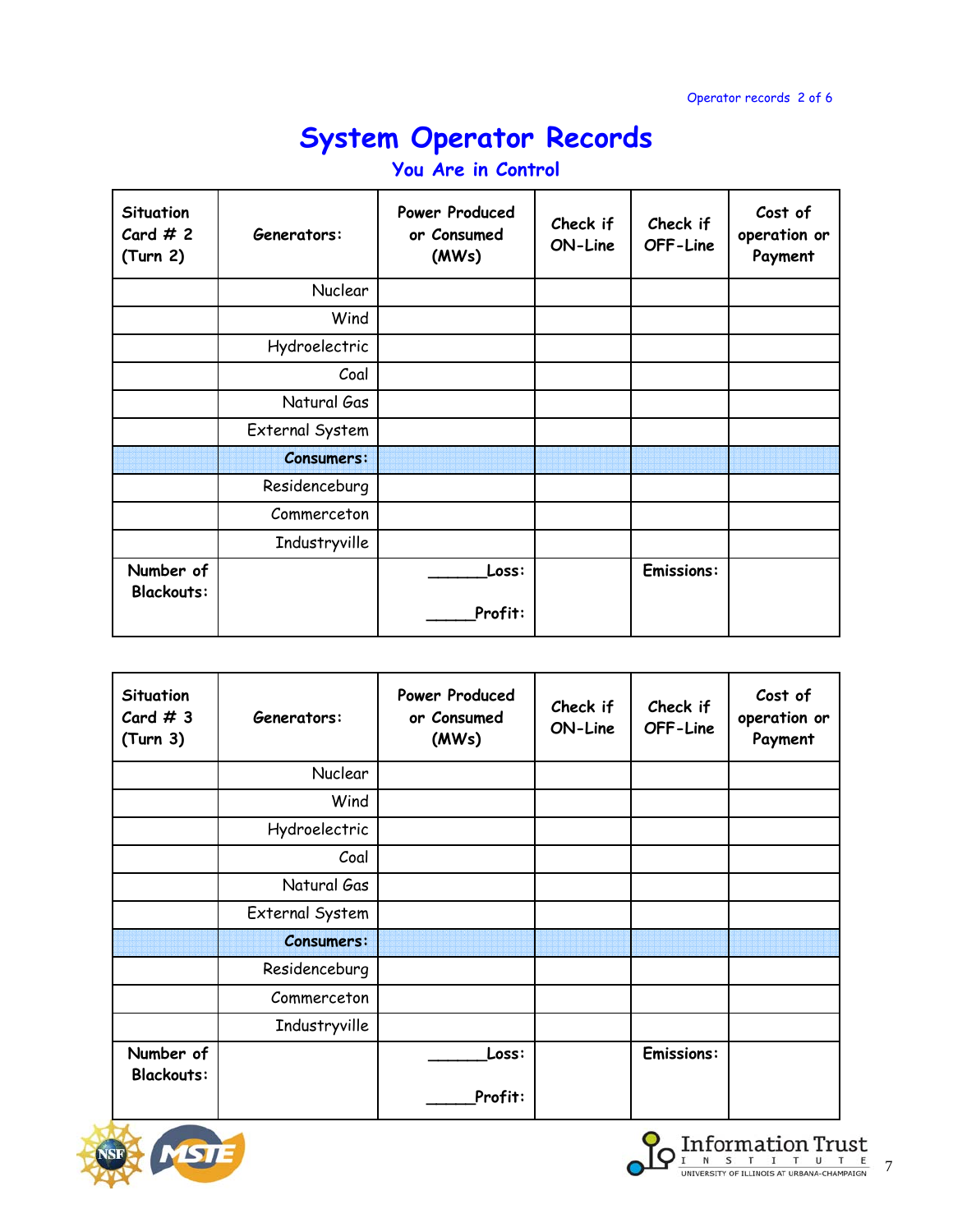| Situation<br>Card # $4$<br>(Turn 4) | Generators:       | Power Produced<br>or Consumed<br>(MWs) | Check if<br>ON-Line | Check if<br>OFF-Line | Cost of<br>operation or<br>Payment |
|-------------------------------------|-------------------|----------------------------------------|---------------------|----------------------|------------------------------------|
|                                     | Nuclear           |                                        |                     |                      |                                    |
|                                     | Wind              |                                        |                     |                      |                                    |
|                                     | Hydroelectric     |                                        |                     |                      |                                    |
|                                     | Coal              |                                        |                     |                      |                                    |
|                                     | Natural Gas       |                                        |                     |                      |                                    |
|                                     | External System   |                                        |                     |                      |                                    |
|                                     | <b>Consumers:</b> |                                        |                     |                      |                                    |
|                                     | Residenceburg     |                                        |                     |                      |                                    |
|                                     | Commerceton       |                                        |                     |                      |                                    |
|                                     | Industryville     |                                        |                     |                      |                                    |
| Number of<br><b>Blackouts:</b>      |                   | Loss:<br>Profit:                       |                     | <b>Emissions:</b>    |                                    |
|                                     |                   |                                        |                     |                      |                                    |

| Situation<br>Card $# 5$<br>(Turn 5) | Generators:       | Power Produced<br>or Consumed<br>(MWs) | Check if<br>ON-Line | Check if<br>OFF-Line | Cost of<br>operation or<br>Payment |
|-------------------------------------|-------------------|----------------------------------------|---------------------|----------------------|------------------------------------|
|                                     | <b>Nuclear</b>    |                                        |                     |                      |                                    |
|                                     | Wind              |                                        |                     |                      |                                    |
|                                     | Hydroelectric     |                                        |                     |                      |                                    |
|                                     | Coal              |                                        |                     |                      |                                    |
|                                     | Natural Gas       |                                        |                     |                      |                                    |
|                                     | External System   |                                        |                     |                      |                                    |
|                                     | <b>Consumers:</b> |                                        |                     |                      |                                    |
|                                     | Residenceburg     |                                        |                     |                      |                                    |
|                                     | Commerceton       |                                        |                     |                      |                                    |
|                                     | Industryville     |                                        |                     |                      |                                    |
| Number of<br><b>Blackouts:</b>      |                   | Loss:                                  |                     | <b>Emissions:</b>    |                                    |
|                                     |                   | Profit:                                |                     |                      |                                    |



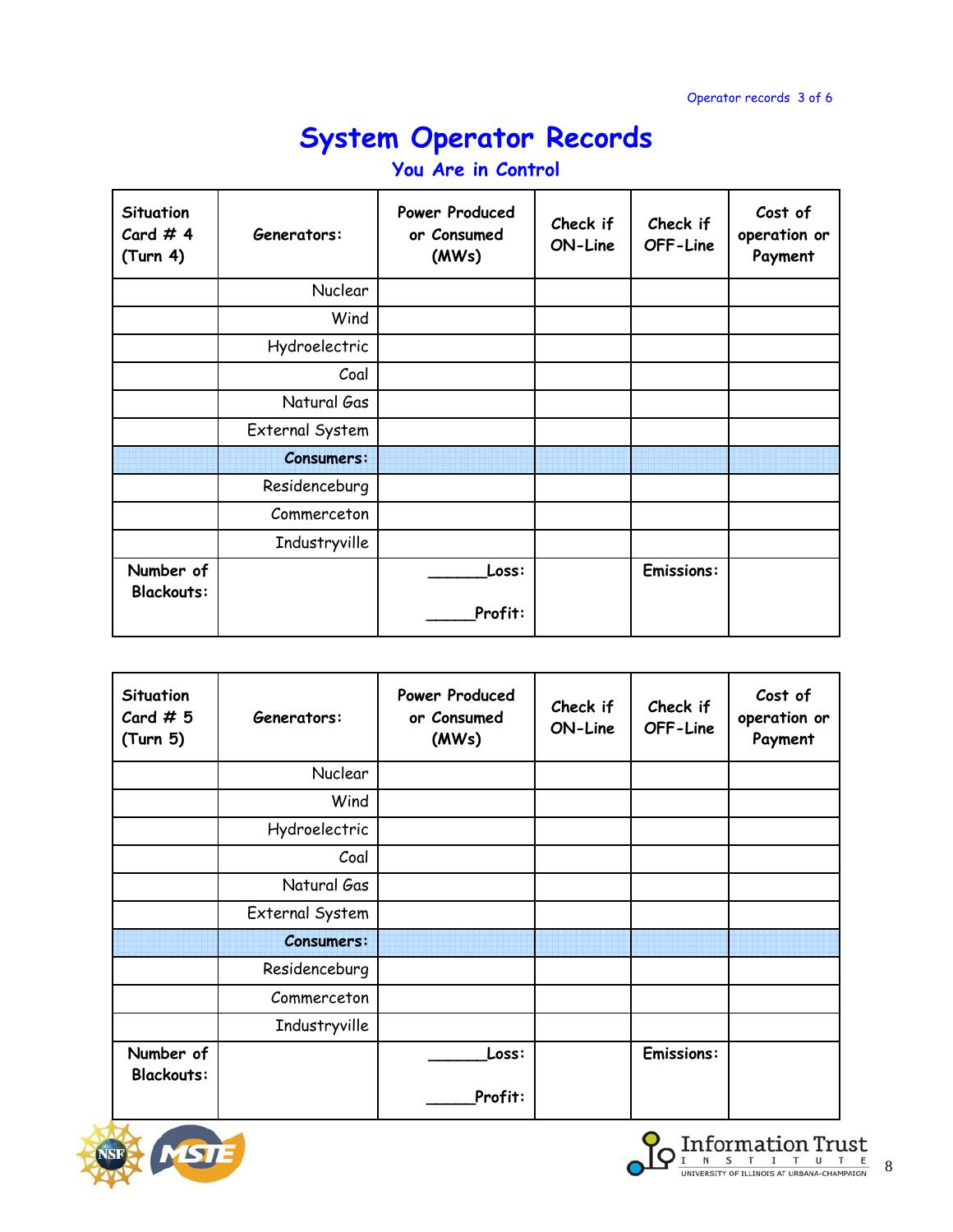| Situation<br>Card # $6$<br>(Turn 6) | Generators:       | Power Produced<br>or Consumed<br>(MWs) | Check if<br>ON-Line | Check if<br>OFF-Line | Cost of<br>operation or<br>Payment |
|-------------------------------------|-------------------|----------------------------------------|---------------------|----------------------|------------------------------------|
|                                     | Nuclear           |                                        |                     |                      |                                    |
|                                     | Wind              |                                        |                     |                      |                                    |
|                                     | Hydroelectric     |                                        |                     |                      |                                    |
|                                     | Coal              |                                        |                     |                      |                                    |
|                                     | Natural Gas       |                                        |                     |                      |                                    |
|                                     | External System   |                                        |                     |                      |                                    |
|                                     | <b>Consumers:</b> |                                        |                     |                      |                                    |
|                                     | Residenceburg     |                                        |                     |                      |                                    |
|                                     | Commerceton       |                                        |                     |                      |                                    |
|                                     | Industryville     |                                        |                     |                      |                                    |
| Number of<br><b>Blackouts:</b>      |                   | Loss:                                  |                     | <b>Emissions:</b>    |                                    |
|                                     |                   | Profit:                                |                     |                      |                                    |

| <b>Situation</b><br>Card # $7$<br>(Turn 7) | Generators:       | <b>Power Produced</b><br>or Consumed<br>(MWs) | Check if<br>ON-Line | Check if<br>OFF-Line | Cost of<br>operation or<br>Payment |
|--------------------------------------------|-------------------|-----------------------------------------------|---------------------|----------------------|------------------------------------|
|                                            | <b>Nuclear</b>    |                                               |                     |                      |                                    |
|                                            | Wind              |                                               |                     |                      |                                    |
|                                            | Hydroelectric     |                                               |                     |                      |                                    |
|                                            | Coal              |                                               |                     |                      |                                    |
|                                            | Natural Gas       |                                               |                     |                      |                                    |
|                                            | External System   |                                               |                     |                      |                                    |
|                                            | <b>Consumers:</b> |                                               |                     |                      |                                    |
|                                            | Residenceburg     |                                               |                     |                      |                                    |
|                                            | Commerceton       |                                               |                     |                      |                                    |
|                                            | Industryville     |                                               |                     |                      |                                    |
| Number of<br><b>Blackouts:</b>             |                   | Loss:                                         |                     | <b>Emissions:</b>    |                                    |
|                                            |                   | Profit:                                       |                     |                      |                                    |



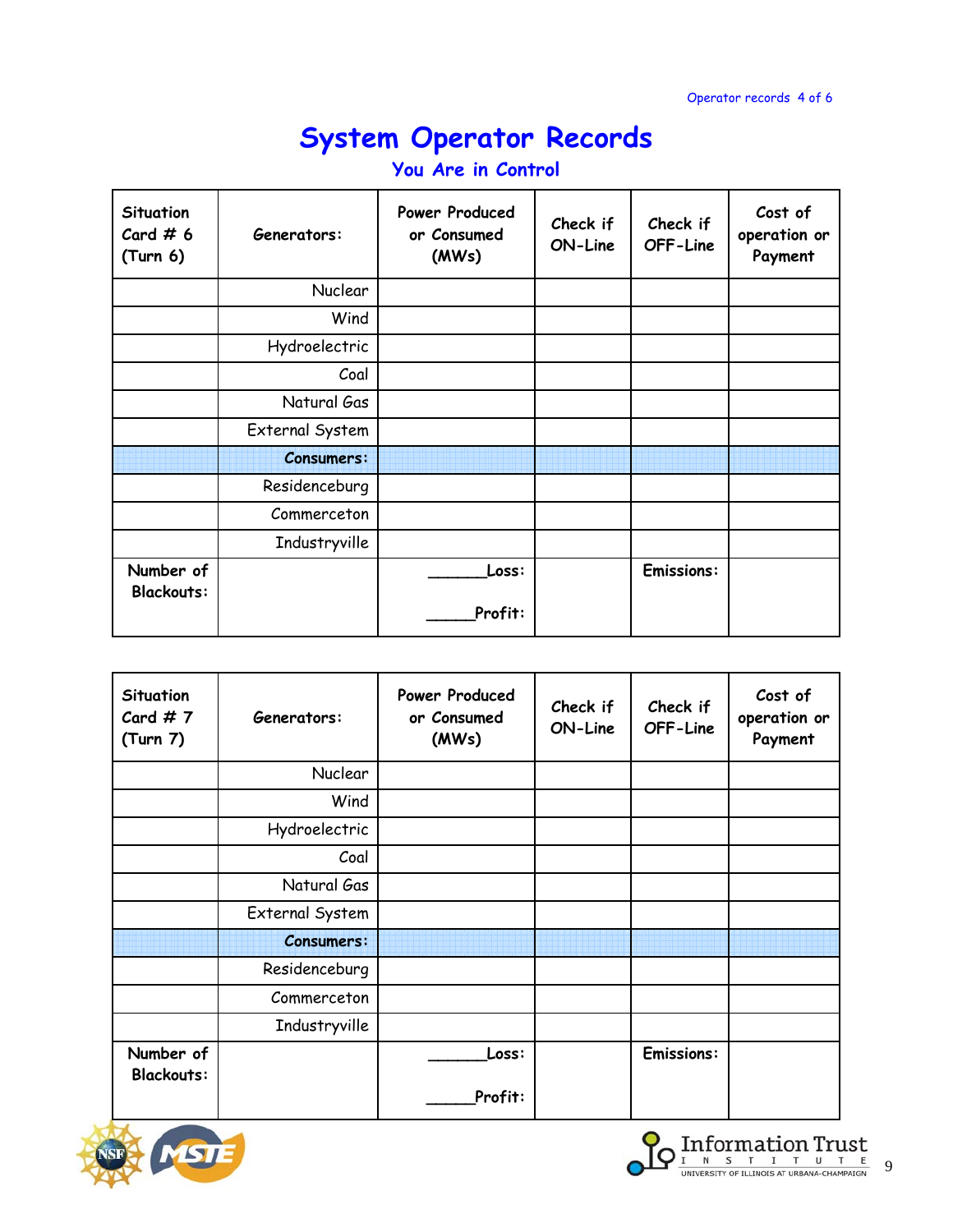| Situation<br>Card $#8$<br>(Turn 8) | Generators:       | Power Produced<br>or Consumed<br>(MWs) | Check if<br>ON-Line | Check if<br>OFF-Line | Cost of<br>operation or<br>Payment |
|------------------------------------|-------------------|----------------------------------------|---------------------|----------------------|------------------------------------|
|                                    | <b>Nuclear</b>    |                                        |                     |                      |                                    |
|                                    | Wind              |                                        |                     |                      |                                    |
|                                    | Hydroelectric     |                                        |                     |                      |                                    |
|                                    | Coal              |                                        |                     |                      |                                    |
|                                    | Natural Gas       |                                        |                     |                      |                                    |
|                                    | External System   |                                        |                     |                      |                                    |
|                                    | <b>Consumers:</b> |                                        |                     |                      |                                    |
|                                    | Residenceburg     |                                        |                     |                      |                                    |
|                                    | Commerceton       |                                        |                     |                      |                                    |
|                                    | Industryville     |                                        |                     |                      |                                    |
| Number of<br><b>Blackouts:</b>     |                   | Loss:<br>Profit:                       |                     | <b>Emissions:</b>    |                                    |
|                                    |                   |                                        |                     |                      |                                    |

| <b>Situation</b><br>Card $# 9$<br>(Turn 9) | Generators:       | <b>Power Produced</b><br>or Consumed<br>(MWs) | Check if<br>ON-Line | Check if<br>OFF-Line | Cost of<br>operation or<br>Payment |
|--------------------------------------------|-------------------|-----------------------------------------------|---------------------|----------------------|------------------------------------|
|                                            | <b>Nuclear</b>    |                                               |                     |                      |                                    |
|                                            | Wind              |                                               |                     |                      |                                    |
|                                            | Hydroelectric     |                                               |                     |                      |                                    |
|                                            | Coal              |                                               |                     |                      |                                    |
|                                            | Natural Gas       |                                               |                     |                      |                                    |
|                                            | External System   |                                               |                     |                      |                                    |
|                                            | <b>Consumers:</b> |                                               |                     |                      |                                    |
|                                            | Residenceburg     |                                               |                     |                      |                                    |
|                                            | Commerceton       |                                               |                     |                      |                                    |
|                                            | Industryville     |                                               |                     |                      |                                    |
| Number of<br><b>Blackouts:</b>             |                   | Loss:                                         |                     | <b>Emissions:</b>    |                                    |
|                                            |                   | Profit:                                       |                     |                      |                                    |



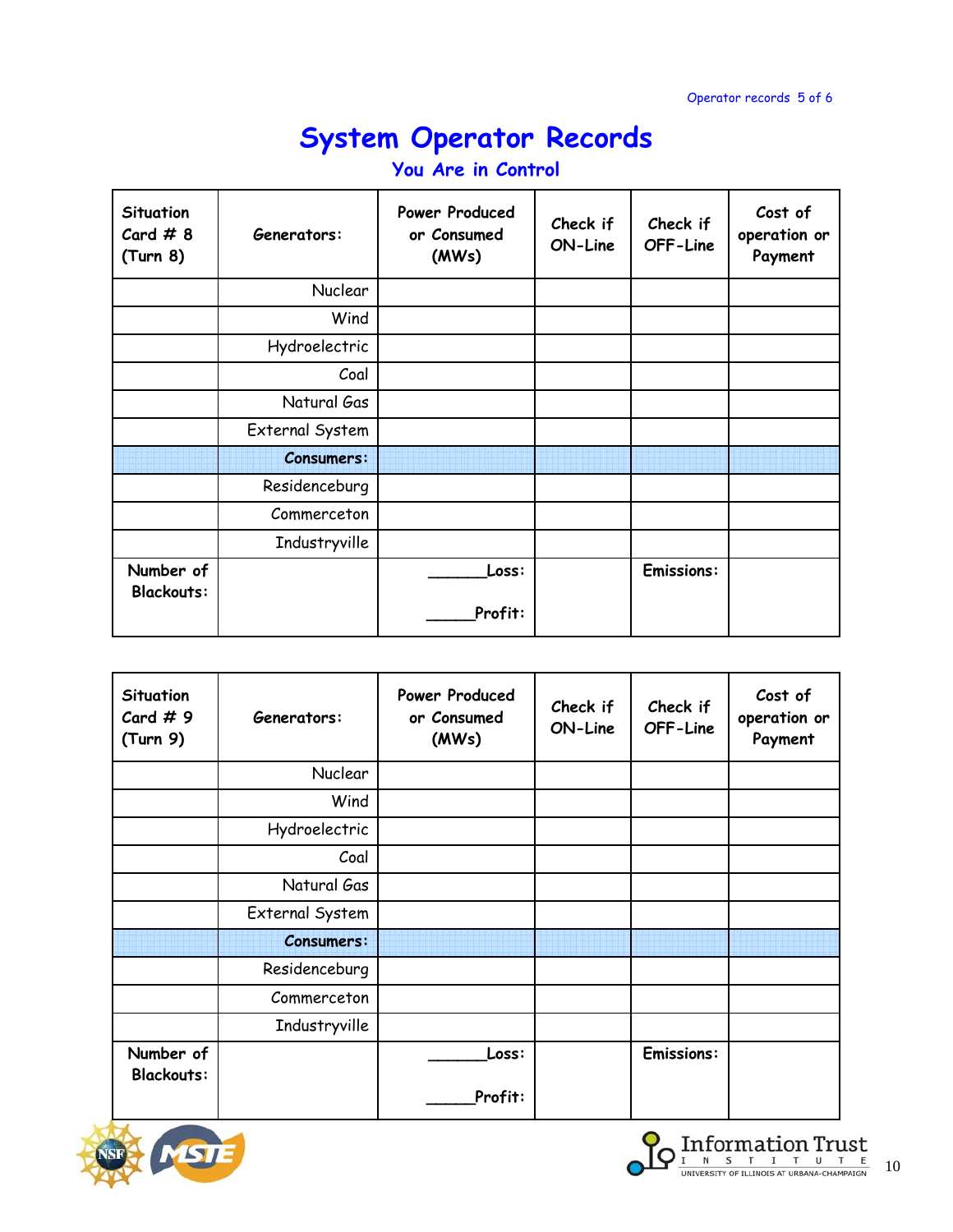| Generators:       | Power Produced<br>or Consumed<br>(MWs) | Check if<br>ON-Line | Check if<br>OFF-Line | Cost of<br>operation or<br>Payment |
|-------------------|----------------------------------------|---------------------|----------------------|------------------------------------|
| Nuclear           |                                        |                     |                      |                                    |
| Wind              |                                        |                     |                      |                                    |
| Hydroelectric     |                                        |                     |                      |                                    |
| Coal              |                                        |                     |                      |                                    |
| Natural Gas       |                                        |                     |                      |                                    |
| External System   |                                        |                     |                      |                                    |
| <b>Consumers:</b> |                                        |                     |                      |                                    |
| Residenceburg     |                                        |                     |                      |                                    |
| Commerceton       |                                        |                     |                      |                                    |
| Industryville     |                                        |                     |                      |                                    |
|                   | Loss:<br>Profit:                       |                     | <b>Emissions:</b>    |                                    |
|                   |                                        |                     |                      |                                    |

| Situation<br>Card $#$<br>$(Turn$ <sub>___</sub> | Generators:       | Power Produced<br>or Consumed<br>(MWs) | Check if<br>ON-Line | Check if<br>OFF-Line | Cost of<br>operation or<br>Payment |
|-------------------------------------------------|-------------------|----------------------------------------|---------------------|----------------------|------------------------------------|
|                                                 | Nuclear           |                                        |                     |                      |                                    |
|                                                 | Wind              |                                        |                     |                      |                                    |
|                                                 | Hydroelectric     |                                        |                     |                      |                                    |
|                                                 | Coal              |                                        |                     |                      |                                    |
|                                                 | Natural Gas       |                                        |                     |                      |                                    |
|                                                 | External System   |                                        |                     |                      |                                    |
|                                                 | <b>Consumers:</b> |                                        |                     |                      |                                    |
|                                                 | Residenceburg     |                                        |                     |                      |                                    |
|                                                 | Commerceton       |                                        |                     |                      |                                    |
|                                                 | Industryville     |                                        |                     |                      |                                    |
| Number of<br><b>Blackouts:</b>                  |                   | Loss:<br>Profit:                       |                     | <b>Emissions:</b>    |                                    |